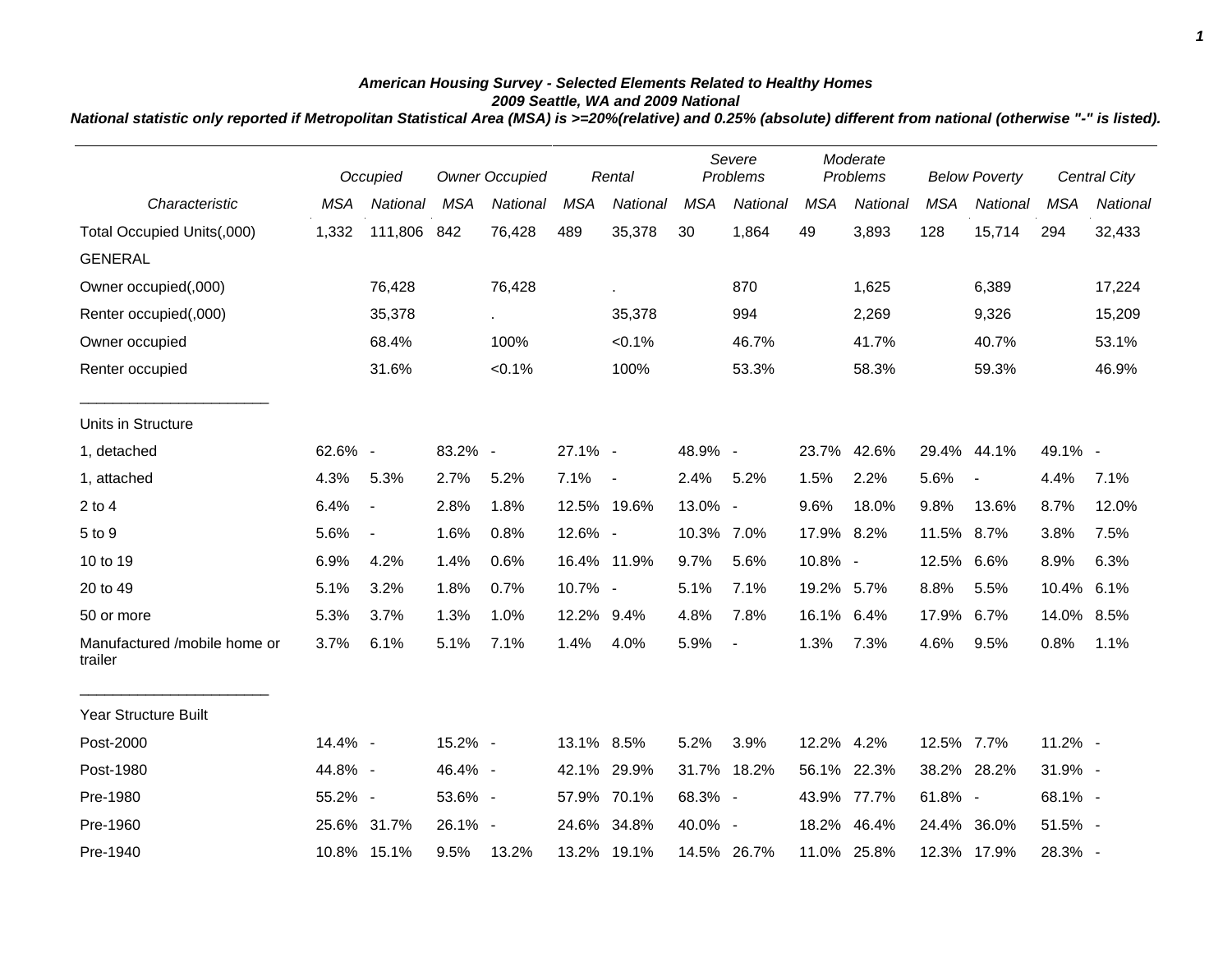|                                                        |         | Occupied                 | <b>Owner Occupied</b> |             | Rental     |                 | Severe<br>Problems |                          | Moderate<br><b>Problems</b> |                          | <b>Below Poverty</b> |                          | Central City |                          |
|--------------------------------------------------------|---------|--------------------------|-----------------------|-------------|------------|-----------------|--------------------|--------------------------|-----------------------------|--------------------------|----------------------|--------------------------|--------------|--------------------------|
| Characteristic                                         | MSA     | National                 | MSA                   | National    | <b>MSA</b> | <b>National</b> | <b>MSA</b>         | National                 | <b>MSA</b>                  | National                 | <b>MSA</b>           | National                 | <b>MSA</b>   | National                 |
| Foundation (for 1-unit not<br>manufactured)            |         |                          |                       |             |            |                 |                    |                          |                             |                          |                      |                          |              |                          |
| 1-Unit not manufactured(,000)                          | 891     | 79,052                   | 724                   | 67,276      | 167        | 11,776          | 15                 | 993                      | 12                          | 1,743                    | 45                   | 7,768                    | 157          | 18,978                   |
| With a basement under all of<br>house                  | 17.0%   | 33.8%                    |                       | 17.0% 35.4% | 16.9%      | 24.6%           | 9.3%               | 36.3%                    |                             | 33.5% 22.2%              | 14.2%                | 26.6%                    | 46.6% 32.9%  |                          |
| With a basement under part of<br>house                 | 9.4%    | $\overline{\phantom{a}}$ | 10.0% -               |             | 7.0%       | $\blacksquare$  | 13.7% 7.1%         |                          | $< 0.1\%$ 7.4%              |                          | 4.8%                 | 8.3%                     | 16.2% 8.1%   |                          |
| With a crawl space                                     | 53.3%   | 22.8%                    |                       | 55.8% 22.0% | 42.6%      | 27.5%           |                    | 48.1% 30.8%              | 42.9% -                     |                          | 49.8%                | 26.1%                    | 18.2% -      |                          |
| On a concrete slab                                     |         | 18.4% 31.5%              | 15.4%                 | 30.4%       | 31.7%      | 38.1%           | 29.0% -            |                          | 23.5% -                     |                          | 27.6%                | 36.2%                    | 17.2%        | 36.7%                    |
| In some other way                                      | 1.8%    | $\blacksquare$           | 1.8%                  | 1.3%        | 1.8%       | 2.5%            | $< 0.1\%$ 2.2%     |                          | $<0.1\%$ 5.3%               |                          | 3.6%                 | 2.8%                     | 1.8%         | 1.4%                     |
| <b>EXTERIOR</b>                                        |         |                          |                       |             |            |                 |                    |                          |                             |                          |                      |                          |              |                          |
| <b>External Building Conditions (non</b><br>multiunit) |         |                          |                       |             |            |                 |                    |                          |                             |                          |                      |                          |              |                          |
| Sagging roof                                           | 2.4%    | $\overline{\phantom{a}}$ | 2.3%                  |             | 3.2%       | 4.0%            | 4.1%               | 9.2%                     | 23.2%                       | 11.3%                    | 2.7%                 | 5.2%                     | 2.3%         |                          |
| Missing roofing material                               | 7.5%    | 5.6%                     | 7.5%                  | 5.2%        | 7.5%       | $\blacksquare$  | 27.6%              | 14.0%                    | 23.2%                       | 14.7%                    | 10.0% -              |                          | 7.6%         |                          |
| Hole in roof                                           | 1.2%    | 1.7%                     | 1.1%                  | 1.5%        | 2.0%       | 3.4%            | 3.9%               | 8.2%                     | 17.4%                       | 11.9%                    | 2.6%                 | 4.2%                     | 2.3%         |                          |
| Missing bricks, siding, other<br>outside wall material | 2.1%    | 2.8%                     | 2.0%                  |             | 2.4%       | 5.2%            | $< 0.1\%$ 6.8%     |                          | 22.5%                       | 14.2%                    | 5.8%                 | $\overline{\phantom{a}}$ | 3.7%         |                          |
| Sloping outside walls                                  | 0.7%    | 1.4%                     | 0.7%                  | 1.1%        | 0.8%       | 3.0%            | $< 0.1\%$ 7.3%     |                          | 6.1%                        | $\overline{\phantom{a}}$ | 3.0%                 | $\overline{\phantom{a}}$ | 0.5%         | 1.6%                     |
| Boarded up windows                                     | 1.1%    |                          | 1.2%                  | 0.8%        | 0.8%       | 2.0%            | 4.0%               | $\blacksquare$           | 11.9% 4.6%                  |                          | 4.4%                 | 2.7%                     | 2.6%         | 1.1%                     |
| Broken windows                                         | 2.8%    | 3.6%                     | 2.2%                  | 3.0%        | 5.4%       | 6.8%            | 7.9%               | $\overline{\phantom{a}}$ |                             | 17.4% 12.6%              | 6.9%                 | $\overline{\phantom{a}}$ | 3.6%         | $\overline{\phantom{a}}$ |
| Bars on windows                                        | 2.7%    | 4.0%                     | 2.4%                  | 3.7%        | 4.2%       | 5.5%            | 4.5%               | 7.2%                     | $< 0.1\%$ 8.1%              |                          | 3.0%                 | 6.8%                     | 9.9%         |                          |
| Foundation crumbling or has open 2.3%<br>crack or hole |         |                          | 2.2%                  |             | 2.6%       | 4.2%            | $< 0.1\%$ 6.7%     |                          |                             | 17.8% 12.0%              | $1.5\%$              | 4.2%                     | 4.2%         |                          |
| None of the above                                      | 81.9% - |                          | 83.0% -               |             | 76.8% -    |                 | 56.1% -            |                          | 51.4% -                     |                          | 73.4% -              |                          | 72.9% -      |                          |
| None of the above(excluding bars) 83.8% -              |         |                          | 84.5% -               |             | 80.5% -    |                 | 60.6% -            |                          | 51.4% -                     |                          | 74.9% -              |                          | 79.4% -      |                          |
| Water Leakage During Last 12<br>Months                 |         |                          |                       |             |            |                 |                    |                          |                             |                          |                      |                          |              |                          |

*2*

٠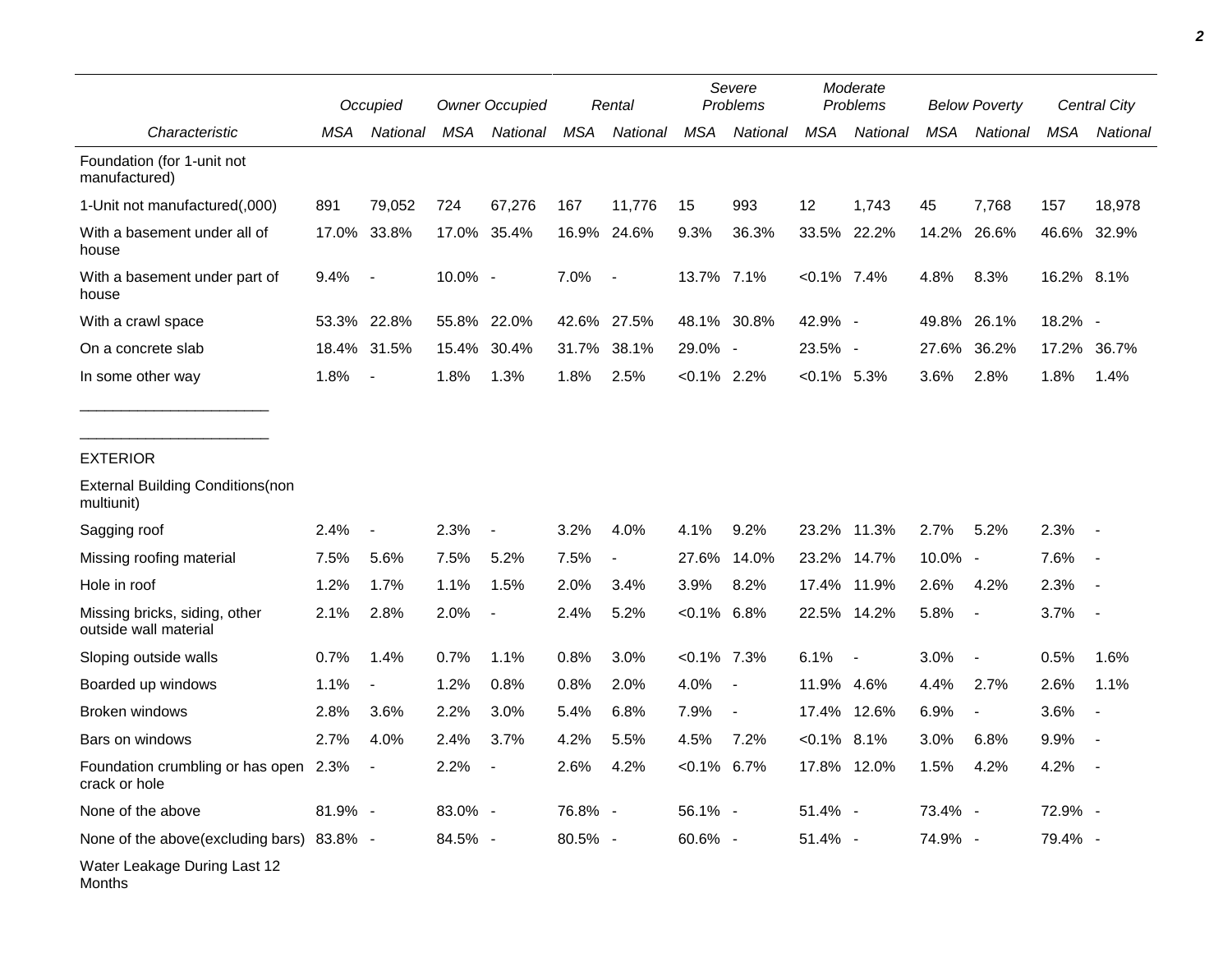|                                         |      | Occupied                 |      | <b>Owner Occupied</b>    |            | Rental                   | Severe<br>Problems |          | Moderate<br>Problems |                          | <b>Below Poverty</b> |                          | Central City |                          |
|-----------------------------------------|------|--------------------------|------|--------------------------|------------|--------------------------|--------------------|----------|----------------------|--------------------------|----------------------|--------------------------|--------------|--------------------------|
| Characteristic                          | MSA  | National                 | MSA  | National                 | <b>MSA</b> | National                 | <b>MSA</b>         | National | <b>MSA</b>           | National                 | <b>MSA</b>           | National                 | MSA          | National                 |
| With leakage from outside<br>structure  | 6.7% | 9.9%                     | 7.0% | 10.4%                    | 6.3%       | 8.9%                     | 4.4%               | 18.0%    | 17.7%                | 28.7%                    | 6.9%                 | 10.5%                    | 9.2%         |                          |
| Roof                                    | 3.6% | 5.4%                     | 3.7% | 5.7%                     | 3.3%       | 4.7%                     | 4.4%               | 11.4%    | 6.6%                 | 21.3%                    | 5.2%                 | $\overline{\phantom{a}}$ | 4.1%         | 5.3%                     |
| <b>Basement leak</b>                    | 1.2% | 2.7%                     | 1.5% | 3.3%                     | 0.6%       | 1.6%                     | 2.3%               | 3.1%     | $< 0.1\%$            | 5.5%                     | $< 0.1\%$ 2.0%       |                          | 3.0%         |                          |
| Walls, closed windows, or doors<br>leak | 1.6% | 1.9%                     | 1.5% | $\overline{\phantom{a}}$ | 1.7%       | 2.4%                     | 2.3%               | 5.7%     | 11.2% 7.2%           |                          | 1.8%                 | 2.6%                     | 2.9%         |                          |
| Other or Unknown exterior Leak          | 1.0% | $\blacksquare$           | 1.0% | $\overline{\phantom{a}}$ | 1.1%       | $\overline{\phantom{a}}$ | $< 0.1\%$ 2.5%     |          | 3.4%                 | $\overline{\phantom{a}}$ | $< 0.1\%$ 1.2%       |                          | 1.0%         |                          |
| <b>INTERIOR</b>                         |      |                          |      |                          |            |                          |                    |          |                      |                          |                      |                          |              |                          |
| Damage                                  |      |                          |      |                          |            |                          |                    |          |                      |                          |                      |                          |              |                          |
| Holes in floors                         | 0.5% | 1.0%                     | 0.3% | 0.8%                     | 1.0%       | 1.6%                     | 4.8%               | 7.3%     | 7.2%                 | 10.0%                    | 0.6%                 | 2.2%                     | 1.7%         | 1.2%                     |
| Open cracks or holes                    | 4.8% | $\overline{\phantom{a}}$ | 4.2% | $\overline{\phantom{a}}$ | 5.8%       | $\overline{\phantom{a}}$ | 11.6%              | 16.1%    | 14.6%                | 31.3%                    | 7.5%                 | $\blacksquare$           | 6.1%         | $\overline{\phantom{a}}$ |
| Broken plaster or peeling paint         | 1.7% | 2.1%                     | 1.1% | 1.6%                     | 2.8%       | $\blacksquare$           | 4.5%               | 10.0%    | 14.2%                | 19.3%                    | 3.0%                 | 3.9%                     | 3.5%         | $\overline{\phantom{a}}$ |
| Water Leakage During Last 12<br>Months  |      |                          |      |                          |            |                          |                    |          |                      |                          |                      |                          |              |                          |
| With leakage from inside structure 7.0% |      | $\blacksquare$           | 5.8% | $\overline{\phantom{a}}$ | 9.0%       | 11.0%                    | 9.3%               | 16.3%    |                      | 19.2% 26.3%              | 9.7%                 | $\overline{\phantom{a}}$ | 7.8%         | 9.8%                     |
| Fixtures backed up or overflowed        | 1.4% | 2.0%                     | 1.2% | 1.6%                     | 1.7%       | 2.9%                     | $<0.1\%$           | 4.0%     | 8.4%                 | $\blacksquare$           | 2.5%                 | $\overline{\phantom{a}}$ | 2.1%         | 2.6%                     |
| Pipes leaked                            | 2.8% | 3.6%                     | 2.5% | $\overline{\phantom{a}}$ | 3.5%       | 5.0%                     | 7.1%               | 9.4%     | 5.3%                 | 14.6%                    | 3.6%                 | $\overline{\phantom{a}}$ | 2.5%         | 4.1%                     |
| Broken water heater                     | 0.9% | $\overline{\phantom{a}}$ | 0.9% | $\overline{\phantom{a}}$ | 1.0%       | $\overline{\phantom{a}}$ | $< 0.1\%$          | 1.6%     | $<0.1\%$             | 3.8%                     | 1.2%                 | $\overline{\phantom{a}}$ | 1.4%         | 1.0%                     |
| Other or Unknown                        | 2.4% | $\overline{\phantom{a}}$ | 1.7% | $\overline{\phantom{a}}$ | 3.7%       | $\overline{\phantom{a}}$ | 2.6%               | 5.1%     | 9.8%                 | 6.4%                     | 4.2%                 | 2.8%                     | 2.4%         | 3.0%                     |
| Rodents                                 |      |                          |      |                          |            |                          |                    |          |                      |                          |                      |                          |              |                          |
| Signs of rats in last 3 mon.            | 1.3% | 0.6%                     | 1.4% | 0.5%                     | 1.0%       | 0.8%                     | 2.4%               | 3.1%     | 7.8%                 | 3.5%                     | 1.7%                 | 1.0%                     | 1.9%         | 0.9%                     |
| Signs of mice in last 3 mon.            | 2.2% | 5.5%                     | 2.4% | 5.2%                     | 1.9%       | 6.1%                     | 4.9%               | 13.1%    | 5.1%                 | 12.1%                    | 1.7%                 | 7.3%                     | 2.1%         | 5.2%                     |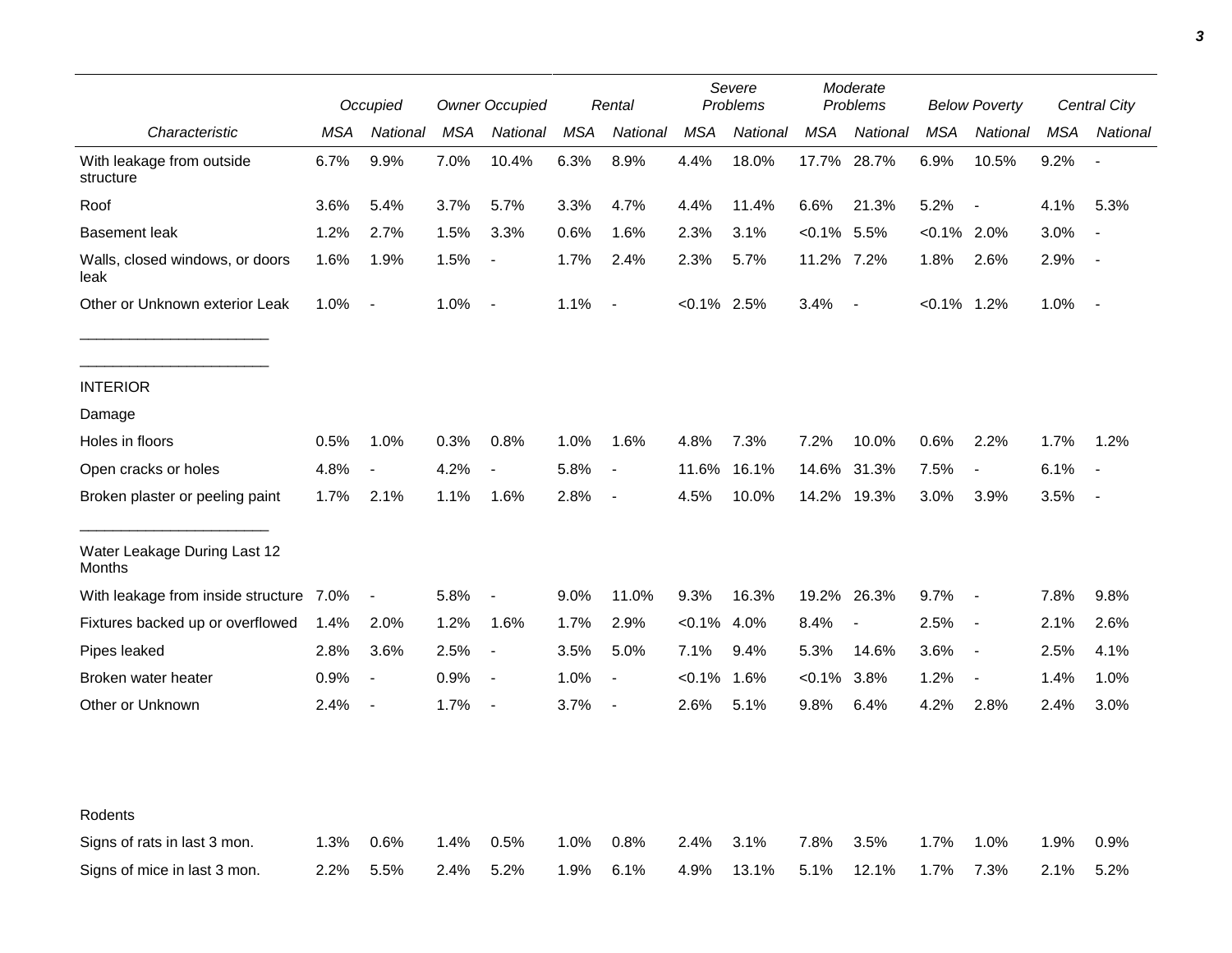|                                                           |            | Occupied                 | <b>Owner Occupied</b> |                          | Rental         |                          | Severe<br>Problems |                 | Moderate<br>Problems |                          | <b>Below Poverty</b> |             | Central City |                          |
|-----------------------------------------------------------|------------|--------------------------|-----------------------|--------------------------|----------------|--------------------------|--------------------|-----------------|----------------------|--------------------------|----------------------|-------------|--------------|--------------------------|
| Characteristic                                            | <b>MSA</b> | National                 | <b>MSA</b>            | National                 | <b>MSA</b>     | National                 | <b>MSA</b>         | National        | <b>MSA</b>           | National                 | <b>MSA</b>           | National    | <b>MSA</b>   | National                 |
| Signs of rodents, not sure which<br>kind in last 3 mon.   | 0.5%       | $\overline{\phantom{a}}$ | 0.4%                  | $\overline{a}$           | 0.6%           | $\overline{\phantom{a}}$ | $< 0.1\%$ 1.5%     |                 | 3.3%                 | 1.4%                     | 1.2%                 | 0.7%        | 1.0%         | 0.5%                     |
| Electrical                                                |            |                          |                       |                          |                |                          |                    |                 |                      |                          |                      |             |              |                          |
| No electrical wiring                                      | $< 0.1\%$  | 0.1%                     | $<0.1\%$ 0.1%         |                          | $<0.1\%$ 0.1%  |                          | $< 0.1\%$ 3.0%     |                 | $< 0.1\%$ 0.0%       |                          | $< 0.1\%$ 0.1%       |             | $< 0.1\%$ -  |                          |
| <b>Exposed wiring</b>                                     | 0.2%       | $\overline{\phantom{a}}$ | 0.4%                  | $\blacksquare$           | $< 0.1\%$ 0.4% |                          | $< 0.1\%$ 2.7%     |                 | $< 0.1\%$ 0.8%       |                          | $< 0.1\%$            | 0.5%        | 0.3%         | $\overline{\phantom{a}}$ |
| Rooms without electric outlets                            | 0.6%       | 1.2%                     | 0.5%                  | 0.9%                     | 0.7%           | 1.8%                     | 2.4%               | 7.1%            | $< 0.1\%$ 2.7%       |                          | $< 0.1\%$            | 2.1%        | 1.0%         | 1.5%                     |
| Fuses/breakers blown in last 3<br>mon.                    | 11.3%      | 8.8%                     | 11.6%                 | 8.9%                     | 10.8% -        |                          | 14.2% -            |                 | 16.2% -              |                          | 5.7%                 | 8.0%        | 12.9%        | 9.1%                     |
| Sanitation                                                |            |                          |                       |                          |                |                          |                    |                 |                      |                          |                      |             |              |                          |
| Lacking complete kitchen facilities 2.8%                  |            | 1.6%                     | 1.3%                  | 0.5%                     | 5.4%           | 3.9%                     | 4.9%               | 6.6%            | 73.7%                | 41.8%                    | 6.8%                 | 2.9%        | 4.5%         | 2.9%                     |
| Lacking some or all plumbing<br>facilities                | 1.7%       | 1.1%                     | 1.5%                  | 0.8%                     | 2.1%           | $\blacksquare$           | 77.1% -            |                 | $< 0.1\%$ 0.1%       |                          | 3.3%                 | 1.9%        | 2.9%         | 1.7%                     |
| Water not safe to drink                                   | 4.4%       | 7.6%                     | 3.0%                  | 6.0%                     | 6.6%           | 11.1%                    |                    | $< 0.1\%$ 12.4% | 4.4%                 | 14.2%                    | 8.2%                 | 11.4%       | 3.4%         | 9.0%                     |
| Water stoppage in last 3 mon.                             | 2.0%       | 3.3%                     | 1.6%                  | 2.7%                     | 2.7%           | 4.6%                     | $< 0.1\%$ 6.2%     |                 | 9.1%                 | $\overline{\phantom{a}}$ | 2.3%                 | 3.9%        | 1.9%         | 3.4%                     |
| No flush toilets working some time 1.2%<br>in last 3 mon. |            | 1.9%                     | 0.7%                  | 1.2%                     | 2.2%           | 3.5%                     | $<0.1\%$ 4.6%      |                 | 4.4%                 | 9.4%                     | 2.2%                 | 3.7%        | 0.8%         | 2.5%                     |
| With sewage disposal breakdowns 1.3%<br>in last 3 mon.    |            | $\overline{\phantom{a}}$ | 1.2%                  | $\overline{\phantom{a}}$ | 1.6%           | $\blacksquare$           | $< 0.1\%$ 3.3%     |                 | 3.1%                 |                          | 1.2%                 | 1.9%        | 1.2%         | 1.6%                     |
| Septic tank, cesspool, chemical<br>toilet                 |            | 15.9% 20.2%              | 22.6% -               |                          | 4.5%           | 7.7%                     | 17.7% -            |                 | 7.5%                 | 15.7%                    | 8.6%                 | 14.7%       | 0.8%         | 1.2%                     |
| With septic tank or cesspool<br>breakdowns in last 3 mon. | 0.3%       | J.                       | 0.4%                  | $\overline{\phantom{a}}$ | 0.3%           | $\overline{\phantom{a}}$ | $< 0.1\%$ 0.7%     |                 | $< 0.1\%$ 0.4%       |                          | $< 0.1\%$ 0.2%       |             | $< 0.1\%$ -  |                          |
| <b>HEATING/FUEL</b>                                       |            |                          |                       |                          |                |                          |                    |                 |                      |                          |                      |             |              |                          |
| <b>Main Heating Equipment</b>                             |            |                          |                       |                          |                |                          |                    |                 |                      |                          |                      |             |              |                          |
| Warm-air furnace                                          | $61.3\%$ - |                          | 73.6% -               |                          |                | 40.0% 55.0%              | 47.5% -            |                 | $35.7\%$ -           |                          |                      | 42.2% 57.0% |              | 51.8% 62.8%              |

Steam or hot water system 3.2% 11.2% 2.6% 9.8% 4.3% 14.2% <0.1% 21.1% 2.1% 12.9% 3.2% 11.4% 9.0% 15.5%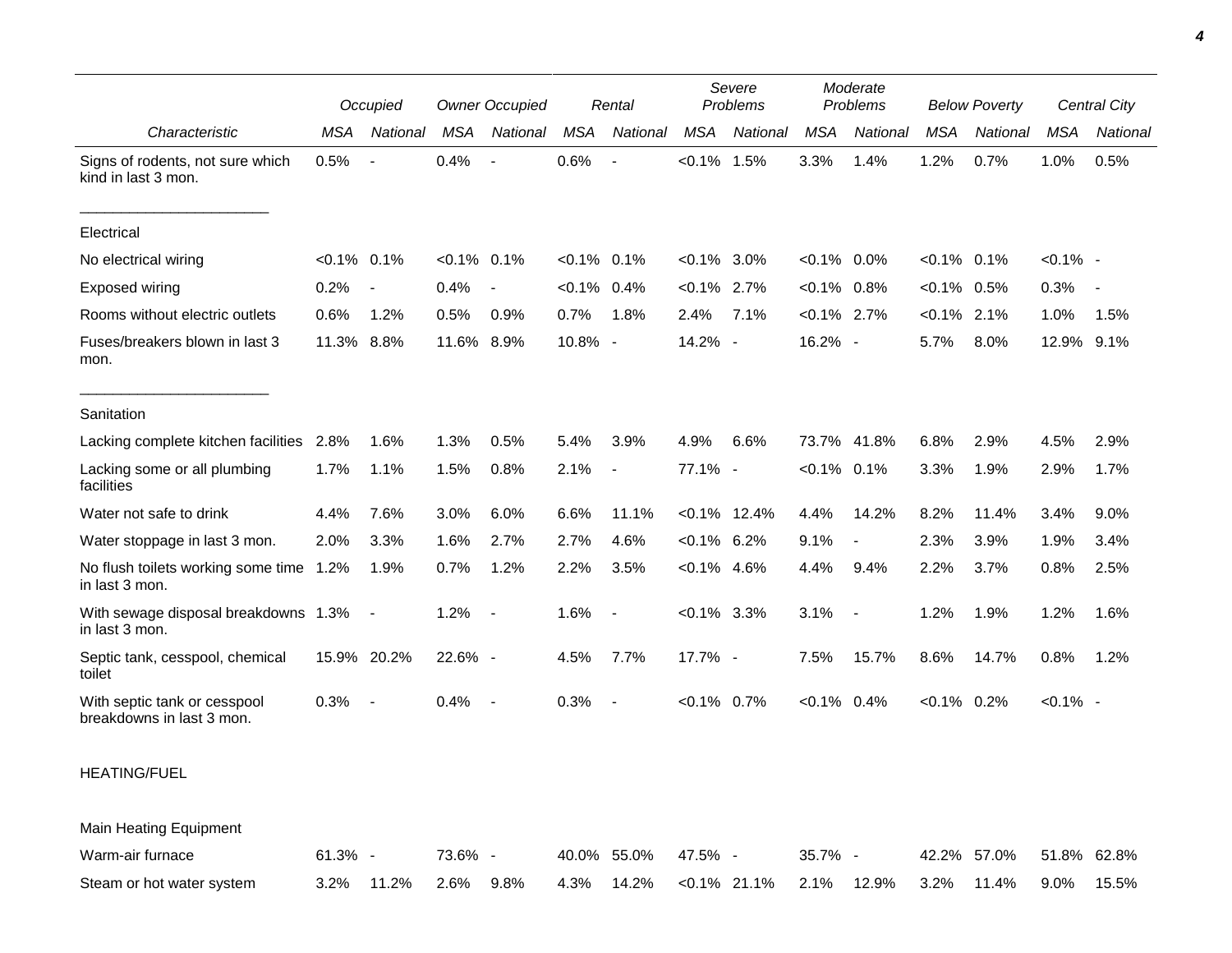|                                                         |             | Occupied                 |                | <b>Owner Occupied</b>    |                | Rental         |                | Severe<br>Problems  |                | Moderate<br>Problems     |                | <b>Below Poverty</b> |                     | Central City             |
|---------------------------------------------------------|-------------|--------------------------|----------------|--------------------------|----------------|----------------|----------------|---------------------|----------------|--------------------------|----------------|----------------------|---------------------|--------------------------|
| Characteristic                                          | <b>MSA</b>  | National                 | <b>MSA</b>     | National                 | <b>MSA</b>     | National       | <b>MSA</b>     | National            | <b>MSA</b>     | National                 | <b>MSA</b>     | National             | <b>MSA</b>          | <b>National</b>          |
| Electric heat pump                                      | 2.7%        | 11.9%                    | 3.9%           | 12.8%                    | 0.7%           | 9.9%           | 2.2%           | 6.5%                | $< 0.1\%$      | 4.9%                     | 1.9%           | 9.6%                 | 1.1%                | 8.6%                     |
| Built-in electric units                                 | 24.7%       | 4.3%                     | 13.6%          | 2.8%                     | 43.8% 7.5%     |                | 31.6%          | 6.0%                | 50.4%          | 4.8%                     | 44.4%          | 5.7%                 | 29.3%               | 3.7%                     |
| Floor, wall, or other built-in hot air<br>without ducts | 4.4%        | $\overline{\phantom{a}}$ | 2.3%           | $\overline{\phantom{a}}$ | 7.9%           | $\blacksquare$ | 9.7%           | 5.5%                | 3.0%           | 5.4%                     | 5.6%           | 7.2%                 | 5.2%                | $\blacksquare$           |
| Room heaters with flue                                  | 0.5%        | 0.8%                     | 0.3%           | 0.8%                     | 0.8%           | $\blacksquare$ | $< 0.1\%$ 0.8% |                     | $< 0.1\%$      | 1.1%                     | $< 0.1\%$      | 1.6%                 | 1.3%                | 0.5%                     |
| Room heaters without flue                               | 0.2%        | 1.0%                     | 0.2%           | 0.9%                     | 0.3%           | 1.2%           | $< 0.1\%$      | 1.9%                | 5.8%           | 27.5%                    | $< 0.1\%$ 2.2% |                      | 0.2%                | 0.7%                     |
| Portable electric heaters                               | 0.6%        | 1.0%                     | 0.5%           | $\overline{\phantom{a}}$ | 0.7%           | 1.8%           | 2.0%           | 3.1%                | 2.9%           | 2.1%                     | 0.5%           | 2.7%                 | 0.9%                | 1.3%                     |
| <b>Stoves</b>                                           | 1.2%        | 0.9%                     | 1.7%           | 1.1%                     | 0.4%           | $\overline{a}$ | 2.0%           | 4.2%                | $< 0.1\%$ 1.2% |                          | 0.6%           | 1.3%                 | $< 0.1\%$ 0.1%      |                          |
| Fireplace with inserts                                  | 0.4%        | $\blacksquare$           | 0.6%           | 0.2%                     | $< 0.1\%$      | $< 0.1\%$      | $< 0.1\%$      | 0.1%                | $< 0.1\%$      | 0.1%                     | $< 0.1\%$      | $< 0.1\%$            | 0.2%                | $\overline{\phantom{a}}$ |
| Fireplace without inserts                               | 0.1%        | $\overline{\phantom{a}}$ | $< 0.1\%$      | < 0.1%                   | 0.1%           | $\blacksquare$ |                | $< 0.1\%$ $< 0.1\%$ |                | $< 0.1\%$ $< 0.1\%$      | $< 0.1\%$      | $< 0.1\%$            | $< 0.1\%$ $< 0.1\%$ |                          |
| Other                                                   | 0.9%        | 0.3%                     | 0.8%           | 0.3%                     | 0.9%           | 0.4%           | 5.2%           | 0.8%                | $< 0.1\%$ 0.4% |                          | 1.7%           | 0.7%                 | 0.8%                | 0.3%                     |
| No heating equipment                                    | $< 0.1\%$   | 0.3%                     | $< 0.1\%$ 0.3% |                          | $< 0.1\%$ 0.5% |                | $< 0.1\%$ -    |                     | $< 0.1\%$      | 0.5%                     | $< 0.1\%$      | 0.5%                 | $< 0.1\%$           | 0.6%                     |
| Cooking stove                                           | $< 0.1\%$   | 0.1%                     | $< 0.1\%$ -    |                          | $< 0.1\%$ 0.1% |                | $< 0.1\%$ 0.2% |                     | $< 0.1\%$ 0.1% |                          | $< 0.1\%$ 0.2% |                      | $< 0.1\%$ 0.1%      |                          |
| <b>Water Heating Fuel</b>                               |             |                          |                |                          |                |                |                |                     |                |                          |                |                      |                     |                          |
| Electricity                                             | 60.2%       | 40.7%                    | 48.6% 38.4%    |                          |                | 80.2% 45.6%    | 72.3%          | 31.9%               | 84.0%          | 40.1%                    |                | 83.5% 47.4%          | 66.5%               | 31.0%                    |
| Gas, LP/bottled gas                                     | 39.2%       | 54.8%                    | 51.0% -        |                          |                | 19.0% 49.7%    | 27.7%          | 57.5%               | 14.6%          | 54.7%                    | 16.5%          | 48.8%                | 32.0%               | 64.0%                    |
| Fuel oil                                                | 0.3%        | 4.2%                     | 0.3%           | 4.0%                     | 0.4%           | 4.5%           | $< 0.1\%$ 9.9% |                     | 1.4%           | 4.8%                     | $< 0.1\%$ 3.7% |                      | 0.5%                | 4.8%                     |
| Kerosene or other liquid fuel                           | $< 0.1\%$ - |                          | $< 0.1\%$ -    |                          | $< 0.1\%$ -    |                |                | $< 0.1\%$ $< 0.1\%$ | $< 0.1\%$      | 0.1%                     | $< 0.1\%$ -    |                      | $< 0.1\%$ -         |                          |
| Other                                                   | 0.3%        | $\overline{\phantom{a}}$ | 0.2%           | $\blacksquare$           | 0.4%           | $\blacksquare$ | $< 0.1\%$ 0.6% |                     | $< 0.1\%$      | 0.3%                     | $< 0.1\%$ 0.1% |                      | 1.0%                | 0.2%                     |
| Clothes Dryer(,000)                                     | 1,148       | 90,905                   | 828            | 72,562                   | 320            | 18,343         | 24             | 1,048               | 32             | 2,245                    | 77             | 9,428                | 218                 | 21,757                   |
| Have Clothes Dryer                                      | 86.2% -     |                          | 98.3% -        |                          |                | 65.3% 51.8%    | 80.3%          | 56.2%               | 66.2%          | $\overline{\phantom{a}}$ | 59.7% -        |                      | 74.1% -             |                          |
| Electricity                                             | 92.5% -     |                          | 90.6% -        |                          | 97.4% -        |                | 93.7% -        |                     | 100%           | $\sim$                   | 96.1% -        |                      | 94.6%               | 73.5%                    |
| Gas, LP gas (liquid propane)                            | 7.4%        | 22.4%                    | 9.3%           | 24.1%                    | 2.3%           | 15.7%          | 6.3%           | 23.5%               | <0.1%          | 17.8%                    | 3.9%           | 17.4%                | 5.1%                | 26.4%                    |
| Other                                                   | 0.1%        | $\overline{\phantom{a}}$ | 0.1%           |                          | 0.2%           |                |                | $< 0.1\%$ $< 0.1\%$ |                | $< 0.1\%$ $< 0.1\%$      | $< 0.1\%$ 0.1% |                      | 0.4%                | $\overline{\phantom{a}}$ |

Heating Problems

\_\_\_\_\_\_\_\_\_\_\_\_\_\_\_\_\_\_\_\_\_\_\_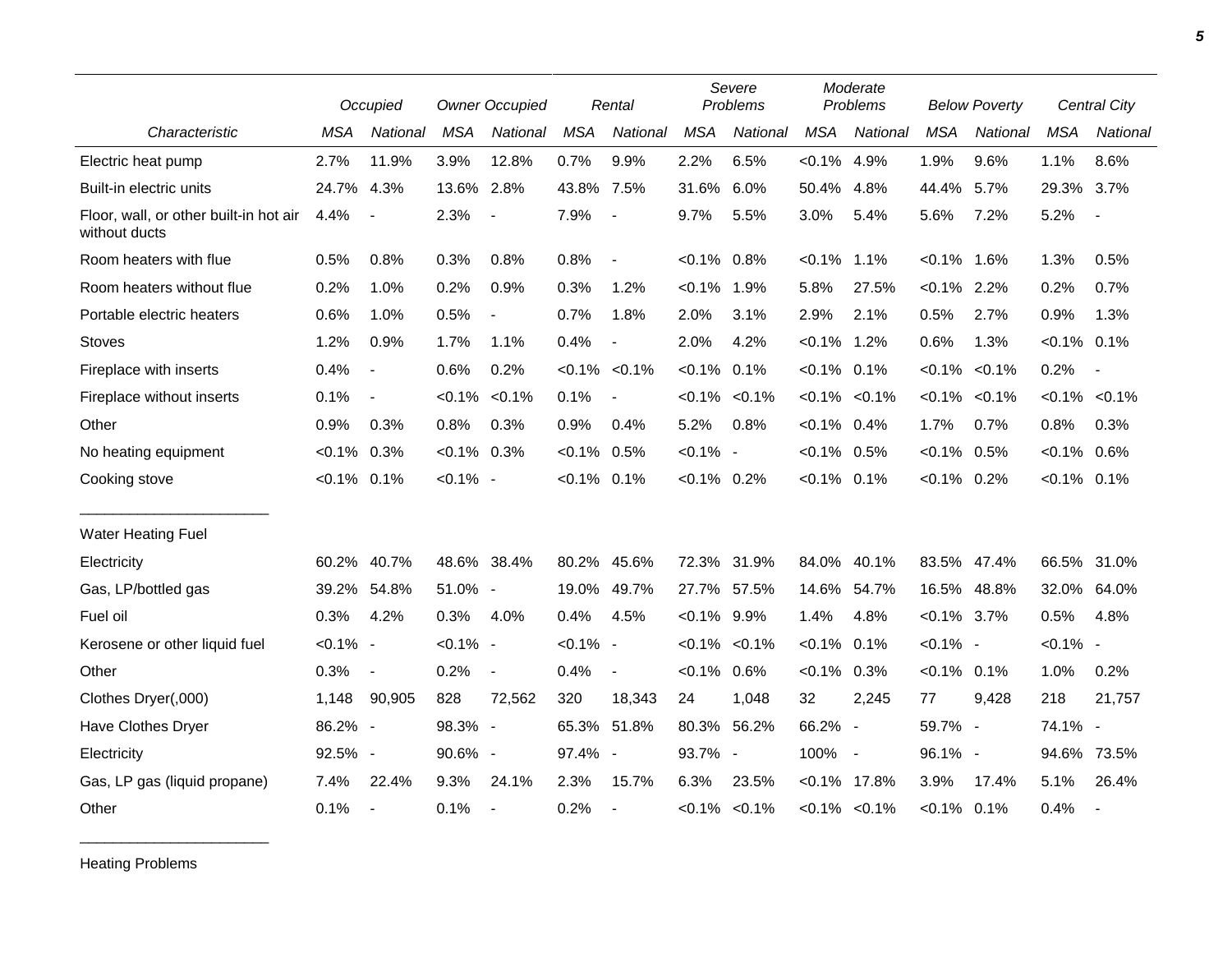|                                                        |                | Occupied                 |                | <b>Owner Occupied</b>    |             | Rental                   |                | Severe<br>Problems       |            | Moderate<br>Problems     |                | <b>Below Poverty</b>     |                | <b>Central City</b> |
|--------------------------------------------------------|----------------|--------------------------|----------------|--------------------------|-------------|--------------------------|----------------|--------------------------|------------|--------------------------|----------------|--------------------------|----------------|---------------------|
| Characteristic                                         | MSA            | National                 | <b>MSA</b>     | National                 | <b>MSA</b>  | National                 | <b>MSA</b>     | National                 | <b>MSA</b> | National                 | <b>MSA</b>     | National                 | <b>MSA</b>     | National            |
| Uncomfortably cold for 24 hours or<br>more last winter | 14.3% 9.2%     |                          | 13.6% 8.2%     |                          |             | 15.8% 11.8%              | 37.7% -        |                          | 21.4% -    |                          | 18.0%          | 13.2%                    | 8.6%           |                     |
| Heating equipment breakdowns                           | 2.3%           |                          | 2.0%           | $\overline{a}$           | 2.7%        | $\overline{\phantom{a}}$ | 25.2% 31.6%    |                          | 2.8%       | 4.9%                     | 2.3%           | 3.6%                     | 1.7%           | 3.0%                |
| Other causes                                           | 11.3%          | 6.4%                     | 11.4%          | 6.0%                     | 11.2%       | 7.3%                     | 11.9% -        |                          | 16.4% -    |                          | 13.0%          | 8.5%                     | 6.2%           |                     |
| Utility interruption                                   | 6.1%           | 2.5%                     | 7.7%           | 2.9%                     | 3.2%        | 1.5%                     | 5.3%           | 2.4%                     | 6.8%       | 2.4%                     | 4.2%           | 2.0%                     | 1.5%           |                     |
| Inadequate heating capacity                            | 1.5%           | 1.0%                     | 0.6%           | $\overline{\phantom{a}}$ | 3.0%        | 2.0%                     | $< 0.1\%$ 2.4% |                          | 5.2%       | 4.1%                     | 2.7%           | $\blacksquare$           | 2.1%           | 1.5%                |
| Inadequate insulation                                  | 1.1%           | $\overline{\phantom{a}}$ | 0.5%           | $\overline{\phantom{a}}$ | 2.1%        | 1.6%                     | 7.3%           | 2.7%                     | 2.0%       | 4.6%                     | 0.7%           | 1.7%                     | 1.0%           |                     |
| Cost of heating                                        | 1.6%           | 1.1%                     | 0.9%           |                          | 2.6%        | 1.3%                     | $< 0.1\%$ 1.7% |                          | 6.4%       | 2.8%                     | 4.5%           | 1.7%                     | 1.8%           | 1.3%                |
| Other                                                  | 2.7%           | 1.6%                     | 2.7%           | 1.4%                     | 2.8%        | 2.0%                     | $< 0.1\%$ 3.4% |                          | $< 0.1\%$  | 4.4%                     | 3.1%           | 2.1%                     | 1.1%           | 1.7%                |
| SELECTED PHYSICAL<br><b>PROBLEMS</b>                   |                |                          |                |                          |             |                          |                |                          |            |                          |                |                          |                |                     |
| Severe Physical Problems(,000)                         | 30             | 1,864                    | 17             | 870                      | 13          | 994                      | 30             | 1,864                    |            |                          | 5              | 490                      | 11             | 825                 |
| Severe physical problems                               | 2.2%           | 1.7%                     | 2.0%           | 1.1%                     | 2.7%        | $\blacksquare$           | 100%           | $\overline{\phantom{a}}$ |            |                          | 3.8%           | $\overline{\phantom{a}}$ | 3.6%           | 2.5%                |
| Plumbing                                               | 1.7%           | 1.1%                     | 1.5%           | 0.8%                     | 2.1%        | $\overline{\phantom{a}}$ | 77.1% -        |                          |            |                          | 3.3%           | 1.9%                     | 2.9%           | 1.7%                |
| Heating                                                | 0.5%           | $\overline{\phantom{a}}$ | 0.5%           | $\overline{\phantom{a}}$ | 0.6%        | 0.8%                     | 23.3%          | 29.2%                    |            |                          | 0.6%           | 1.1%                     | 0.5%           | 0.8%                |
| Electric                                               | $< 0.1\%$ 0.1% |                          | $< 0.1\%$ 0.1% |                          | $< 0.1\%$ - |                          | $< 0.1\%$ 3.8% |                          |            |                          | $< 0.1\%$      | 0.1%                     | $< 0.1\%$ -    |                     |
| Hallways                                               | $< 0.1\%$ 0.0% |                          | $< 0.1\%$      | 0.0%                     | $< 0.1\%$   | $0.0\%$                  | $< 0.1\%$      | 0.0%                     |            |                          | $< 0.1\%$      | 0.0%                     | $< 0.1\%$ 0.0% |                     |
| Upkeep                                                 | 0.1%           | $\overline{\phantom{a}}$ | 0.1%           | $\overline{\phantom{a}}$ | $< 0.1\%$   | 0.1%                     | 2.3%           | 4.0%                     |            |                          | $< 0.1\%$      | 0.2%                     | 0.2%           |                     |
| Moderate Physical Problems(,000)                       | 49             | 3,893                    | 15             | 1,625                    | 34          | 2,269                    | $\mathbf{r}$   |                          | 49         | 3,893                    | 10             | 1,066                    | 17             | 1,580               |
| Moderate physical problems                             | 3.7%           | $\overline{a}$           | 1.8%           | $\overline{\phantom{a}}$ | 7.0%        | $\blacksquare$           |                |                          | 100%       | $\overline{\phantom{a}}$ | 7.9%           | $\overline{\phantom{a}}$ | 5.7%           | $\blacksquare$      |
| Plumbing                                               | 0.1%           | $\overline{\phantom{a}}$ | $< 0.1\%$ 0.1% |                          | 0.3%        |                          |                |                          | 2.9%       | 4.2%                     | $< 0.1\%$ 0.4% |                          | $< 0.1\%$ 0.2% |                     |
| Heating                                                | 0.2%           | 1.0%                     | 0.2%           | 0.9%                     | 0.3%        | 1.1%                     |                |                          | 5.8%       | 27.5%                    | $< 0.1\%$ 2.1% |                          | 0.2%           | 0.7%                |
| Upkeep                                                 | 2.7%           | 1.5%                     | 1.3%           | 0.4%                     | 5.1%        | 3.7%                     |                |                          | 73.7%      | 41.8%                    | 6.2%           | 2.6%                     | 4.2%           | 2.7%                |
| Hallways                                               | $< 0.1\%$      | 0.0%                     | $< 0.1\%$      | 0.0%                     | $< 0.1\%$   | 0.0%                     |                |                          | $< 0.1\%$  | 0.0%                     | $< 0.1\%$      | $0.0\%$                  | $< 0.1\%$      | 0.0%                |
| Kitchen                                                | 0.6%           | 1.1%                     | 0.3%           | 0.8%                     | 1.3%        | 1.6%                     |                |                          | 17.6%      | 30.2%                    | 1.7%           | 2.2%                     | 1.2%           | 1.5%                |

\_\_\_\_\_\_\_\_\_\_\_\_\_\_\_\_\_\_\_\_\_\_\_